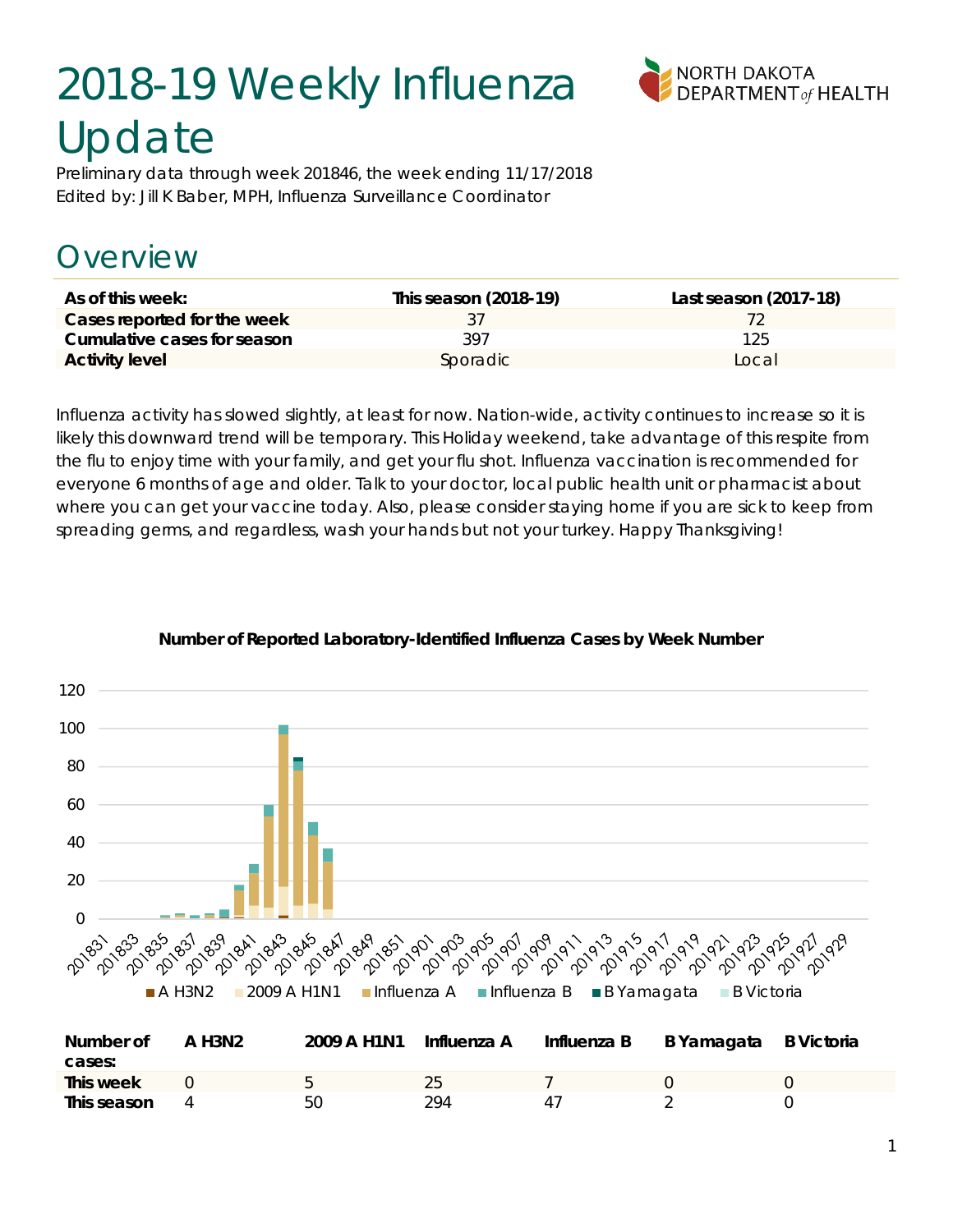Laboratory-confirmed influenza is a reportable disease in North Dakota. Influenza "cases" include people that have tested positive for influenza in a healthcare setting. It does not include people with influenza who did not seek healthcare, or who were diagnosed without a lab test, which is common. The true number of people with influenza in North Dakota is underrepresented, but case data allows us to see where and in what populations influenza is circulating. It also provides context regarding how the current season compares with previous seasons. Find more information about cases on www.ndflu.com.



# Case Demographics

#### Cases by County

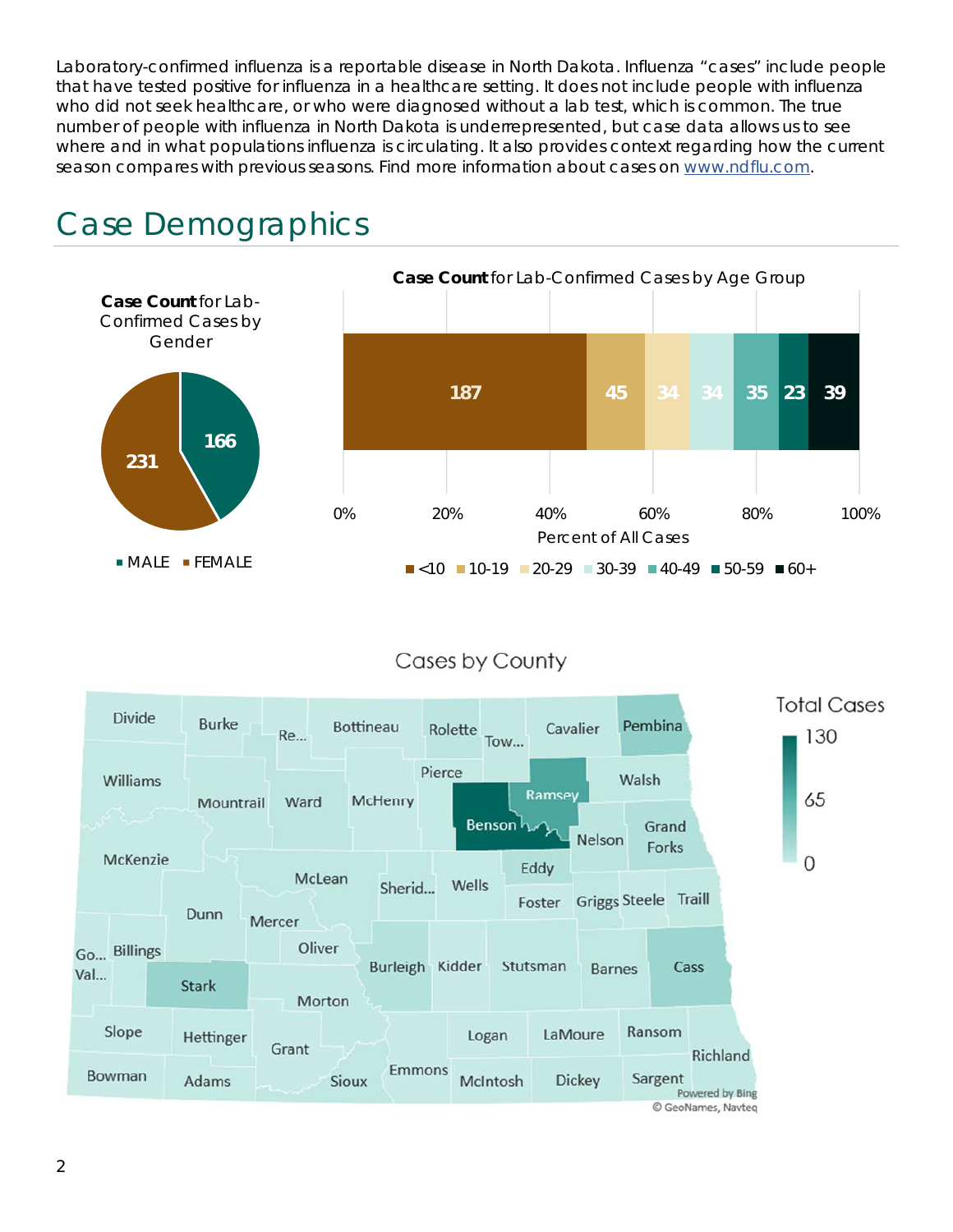# **Outbreaks**

During the influenza season, influenza outbreaks are common anywhere people gather, including schools, child care centers, and health care facilities. Outbreaks of influenza or influenza-like illness may be reported to the NDDoH. The following outbreaks have been reported this season:

| Setting                                               | Number of outbreaks | Identified pathogens                                                     |
|-------------------------------------------------------|---------------------|--------------------------------------------------------------------------|
| Long Term Care, Basic Care,<br><b>Assisted Living</b> |                     | 1 flu A/flu B; 1 rhinovirus/Haemophilus<br><i>influenzae</i> ; 1 unknown |
| <b>Schools</b>                                        |                     |                                                                          |
| <b>Child Care Centers</b>                             |                     | 1 influenza A                                                            |

# Surveillance Programs

In addition to case reporting, the NDDoH uses a variety information sources to fully describe of what is happening during the influenza season.

#### Hospitalizations

This season, the NDDoH has introduced a new influenza hospitalization surveillance program. Select North Dakota hospitals report the number influenza-related hospitalizations weekly to the NDDoH. Because this surveillance methodology is new, hospitalization numbers this year may not be comparable to previous years.





### Deaths

Data on pneumonia and influenza deaths is obtained from Vital Records and based on the cause of death listed on the death certificate.



**Total number of deaths for the season: Pneumonia** 110 **Influenza** 1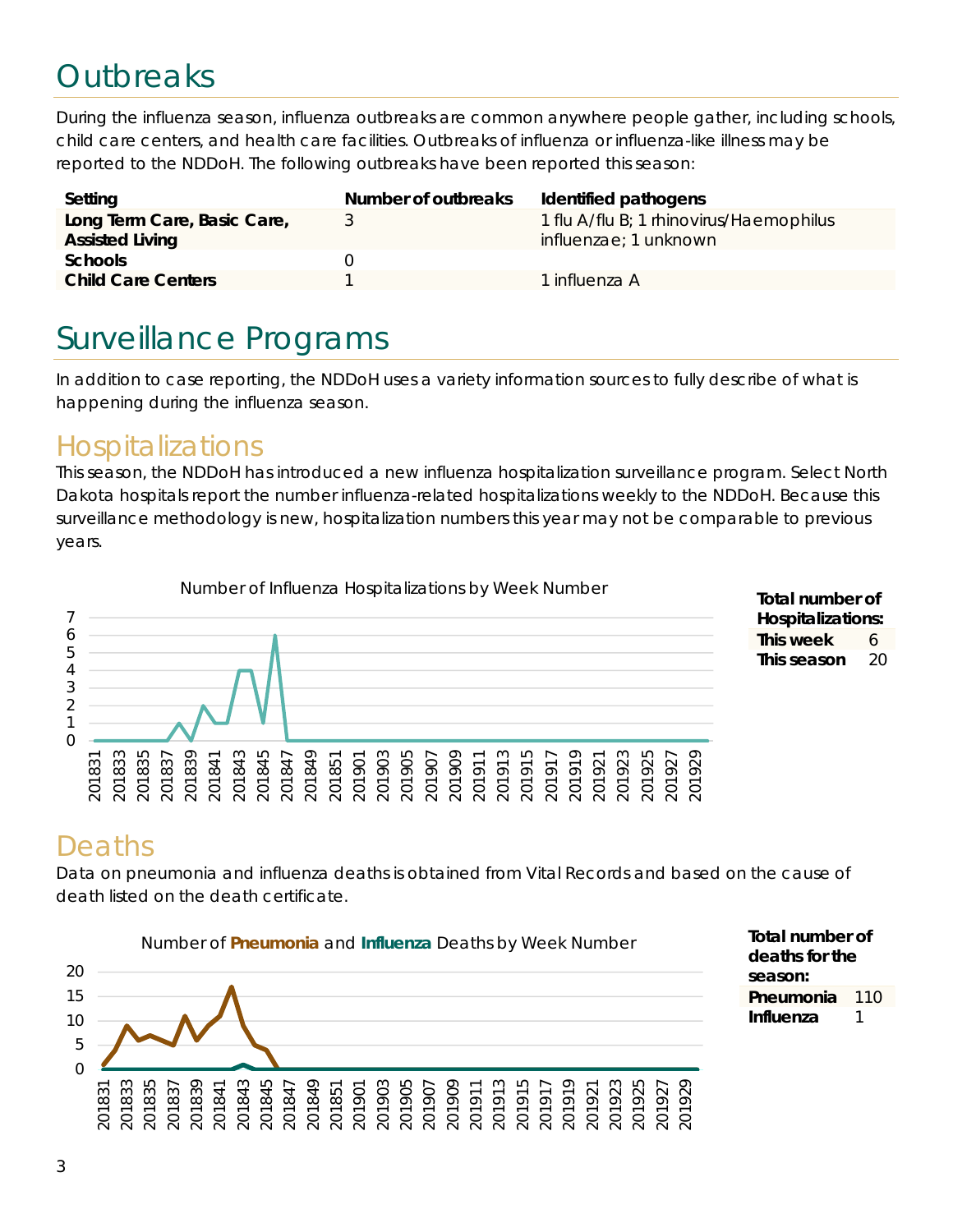#### Outpatient Influenza-like Illness

The NDDoH participates in the national U.S. Outpatient Influenza-like Illness Surveillance Network (ILINet). Data from participating outpatient providers in North Dakota are pooled to create a state-wide estimate for the weekly percent of healthcare visits due to influenza-like illness (ILI). Patients presenting with a fever of 100ºF or greater and a cough and/or sore throat are considered to have ILI. For more information on state and national ILINet data, see FluView Interactive.



Percent of Outpatient Visits Due to Influenza-like Illness by Week, Current and Previous Season

#### Sentinel Laboratory Data

The NDDoH receives influenza and RSV testing data from participating sentinel laboratories across the state. The total number of positive tests and the total number of tests conducted are reported and used to create a state-wide percent positivity statistic. For influenza, percent positivity of 10% or greater indicates "season level" influenza activity.

**201846 1.16% 9 14 10 4 1 3270** 

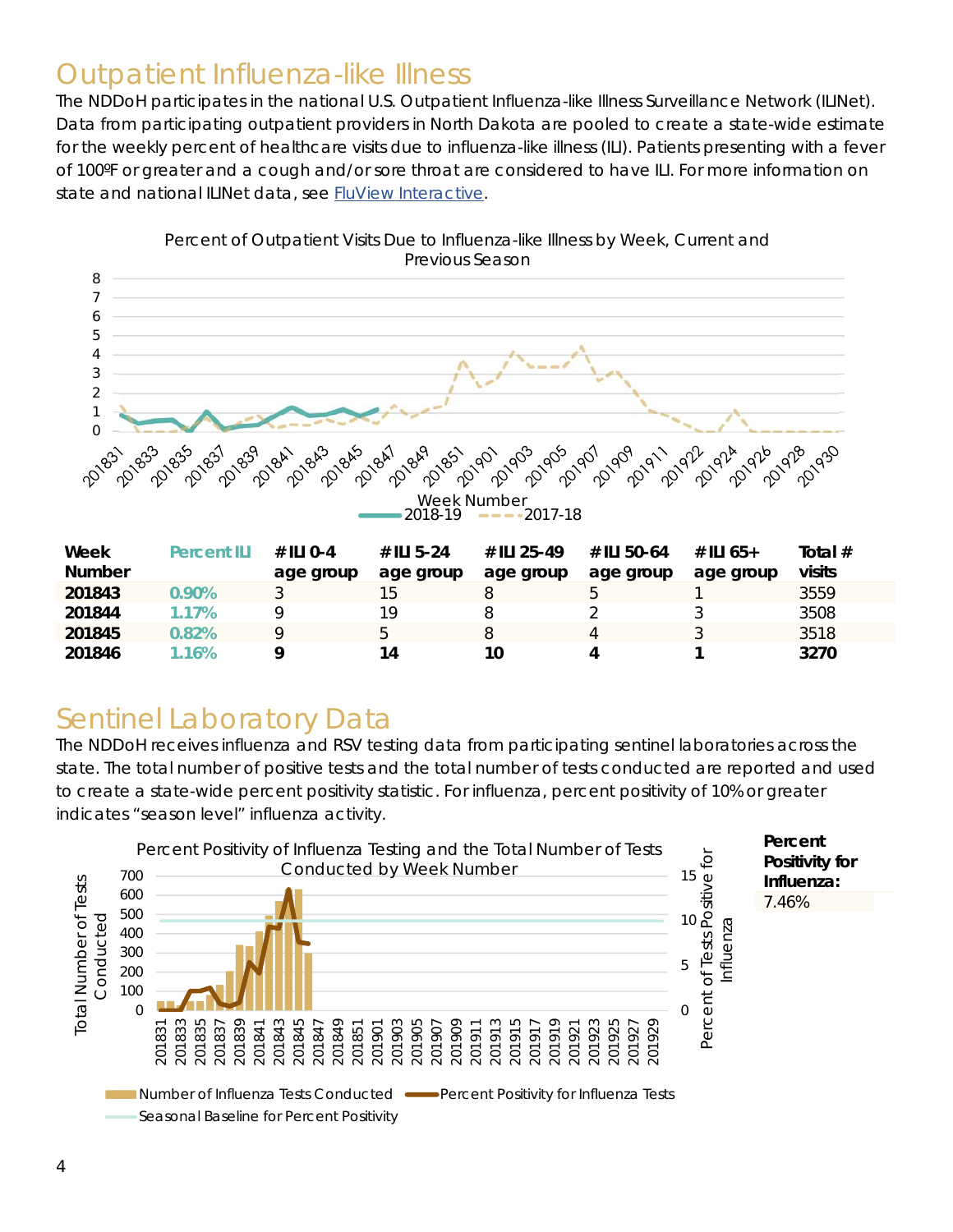

#### School Absenteeism

During the influenza season, increases in school absenteeism data can be used as an early indicator for influenza circulation. The NDDoH received absenteeism data from a majority of schools in the state. Data here include absences for all reasons.



# Multi-season Comparison